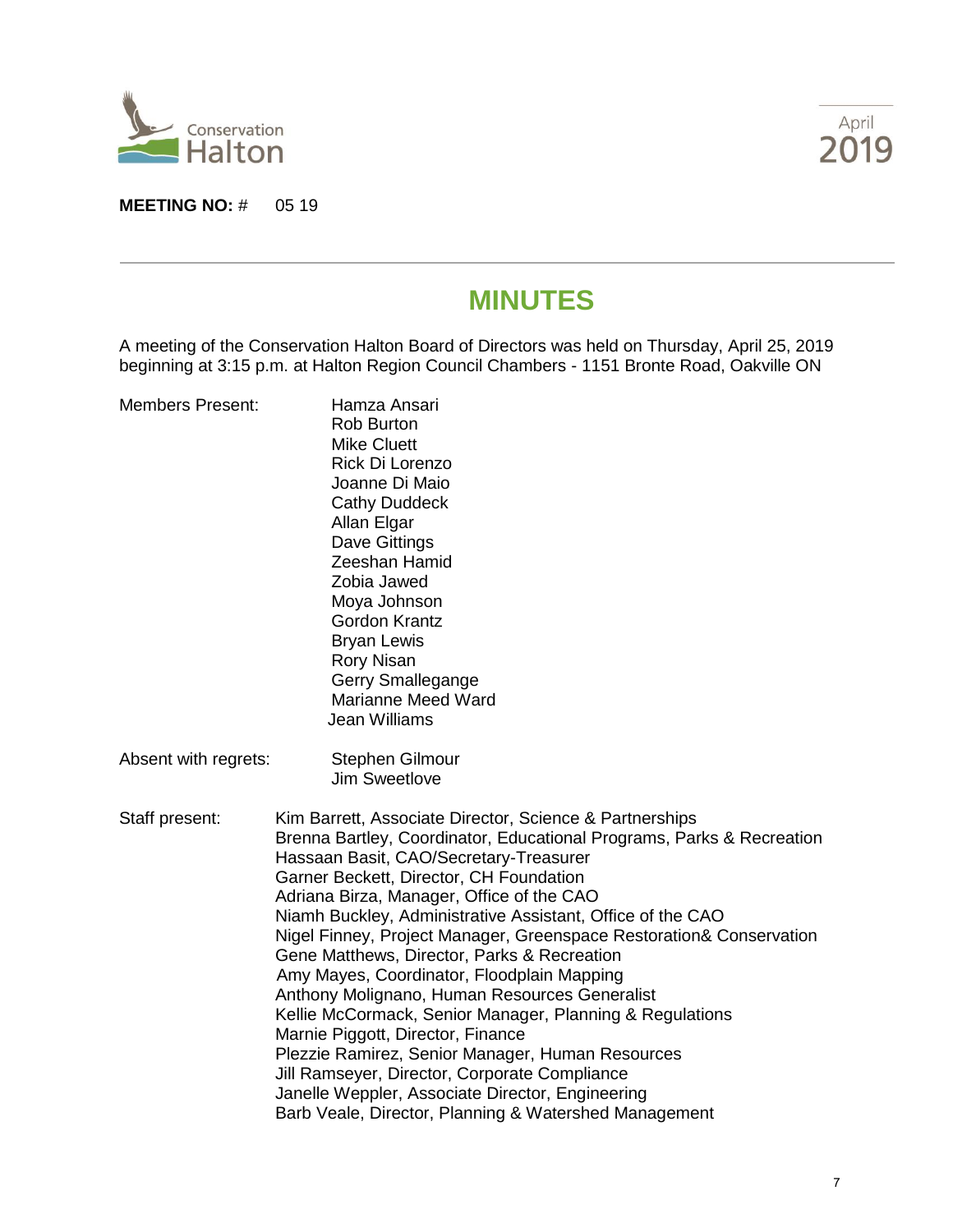



# **1. Acceptance of AMENDED Agenda as distributed.**

**CHBD 05 01** Moved by: Marianne Meed Ward Seconded by: Rory Nisan

That Conservation Halton Board of Directors **accept the AMENDED Agenda as distributed.**

# *Carried*

#### **2. Disclosure of Pecuniary Interest for Board of Directors**

There was no disclosure of Pecuniary Interest.

**3. Consent Items**

Roll call & mileage Approval of Board of Director Meeting minutes dated March 21, 2019 Approval of Finance & Audit Committee Meeting Minutes dated April 11, 2019

- 3.1 Kelso Dam Update
- 3.2 Conservation Halton's Draft Comments on the Ontario Endangered Species Act 10th Year Review Discussion Paper Report #: CHBD 05 19 13
- 3.3 Purchasing Report December 2018 to March 2019 Report #: CHBD 05 19 01
- 3.4 Quarterly Permits & Letters of Permission issued under Ontario Regulation 162/06 January 1, 2019 to March 31, 2019 Report #: CHBD 05 19 02
- 3.5 Conservation Halton Engineering Year End Report, 2018 Report #: CHBD 05 19 03

The Consent Items were adopted.

#### **4. Action Items**

4.1 Authorization for CAO to Award Floodplain Mapping Contracts: Floodplain Mapping: Morrison Wedgewood, RFP#CW0009-19-01 Report #: CHBD 05 19 04

| <b>CHBD 05 02</b> |  |
|-------------------|--|
|-------------------|--|

**Moved by: Dave Gittings** Seconded by: Mike Cluett

THAT the Conservation Halton Board of Directors **delegate authority to the Chief Administrative Officer to award the Floodplain Mapping: Urban Milton and Floodplain Mapping: Morrison**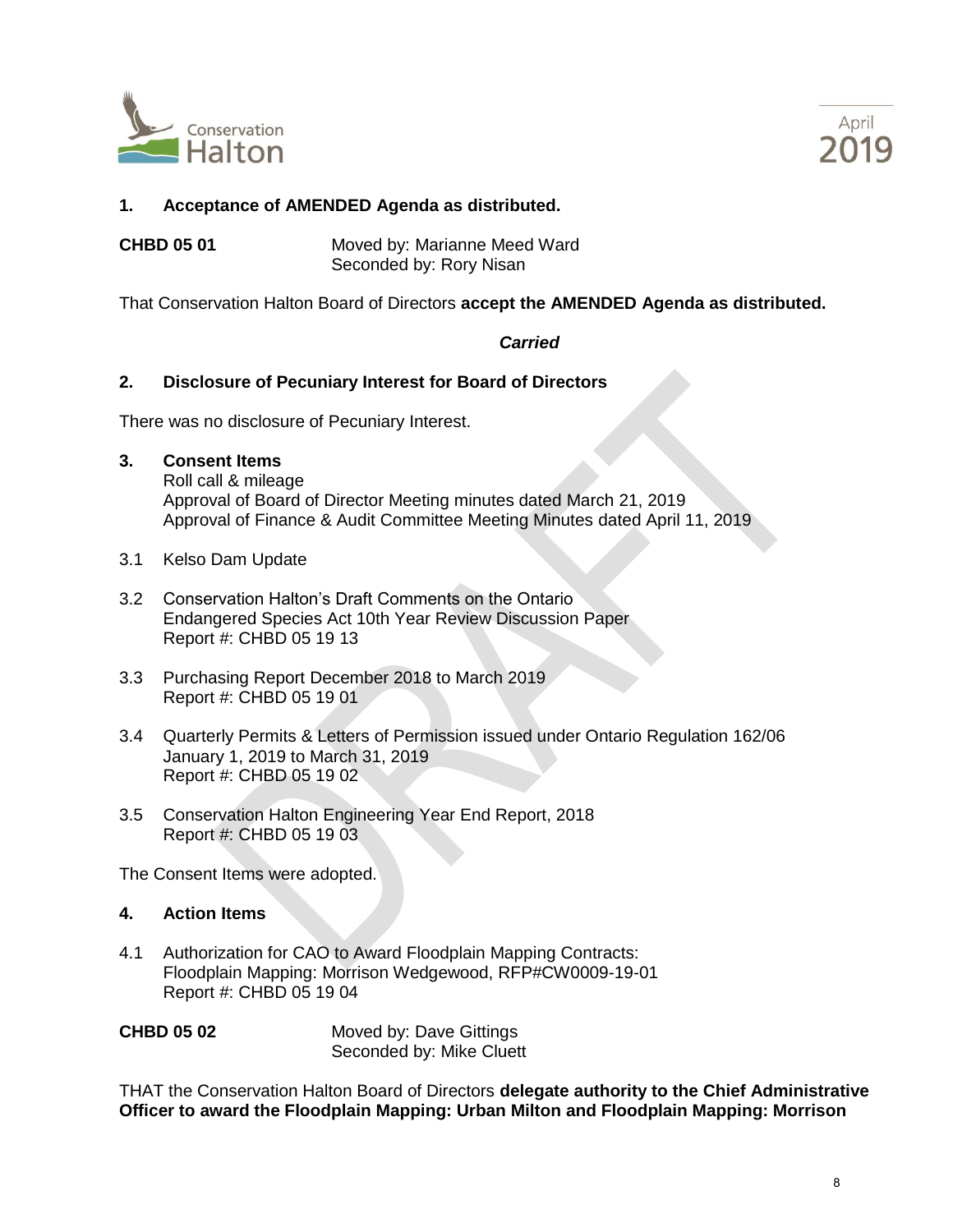



# **Wedgewood studies, provided the combined contract values fall within the approved 2019 budget for these projects.**

*Carried*

4.2 Mitigating Impacts of Cuts to Provincial Transfer Payment Report #: CHBD 05 19 05

**CHBD 05 03** Moved by: Moya Johnson Seconded by: Mike Cluett

That the Conservation Halton Board of Directors **approve a transfer of up to \$145,000 from the Watershed Management & Support Services (WMSS) Stabilization reserve to offset the reduction in 2019 provincial operating funding.** 

#### *Carried*

- 4.2.1 **Provincial Cutbacks to Conservation Authorities for Flood Forecasting and Control** Report #: CHBD 05 19 13
- **CHBD 05 04** Moved by: Moya Johnson Seconded by: Mike Cluett

THAT the Conservation Halton Board of Directors direct the **Chair of Conservation Halton to write to the Honorable John Yakabuski, Minister of Natural Resources and Forestry to express his and the Board of Directors concerns related to the loss of provincial funding and request that the Province of Ontario reinvest in Conservation Authority Flood Forecasting, Operations and Natural Hazards management core programs,** 

And

THAT the Conservation Halton Board of Directors direct the CAO to provide **a copy of this letter and resolution to the Honourable Steve Clark, Minister of Municipal Affairs and Housing, the Honourable Rod Phillips, the Ministry of the Environment, Conservation and Parks, and to the Towns of Halton Hills, Milton, Puslinch and Oakville, the Cities of Burlington, Hamilton, Mississauga, and the Regions of Halton and Peel and all Halton MPPs and MPs.**

Moya Johnson and Mike Cluett put forward the above resolution to the CH Board Members. It was recommended by the Board that this report also be sent to leaders of the opposition and other municipalities and copied to the neighbouring conservation authorities to drum up support.

- 4.3 Cootes to Escarpment EcoPark System Heritage Land Management Plans Report #: CHBD 05 19 06
- **CHBD 05 05** Moved by: Cathy Duddeck Seconded by: Allan Elgar

THAT the Conservation Halton Board of Directors **endorse the "Borer's Falls-Rock Chapel Management Plan" and "Cootes Paradise Management Plan"**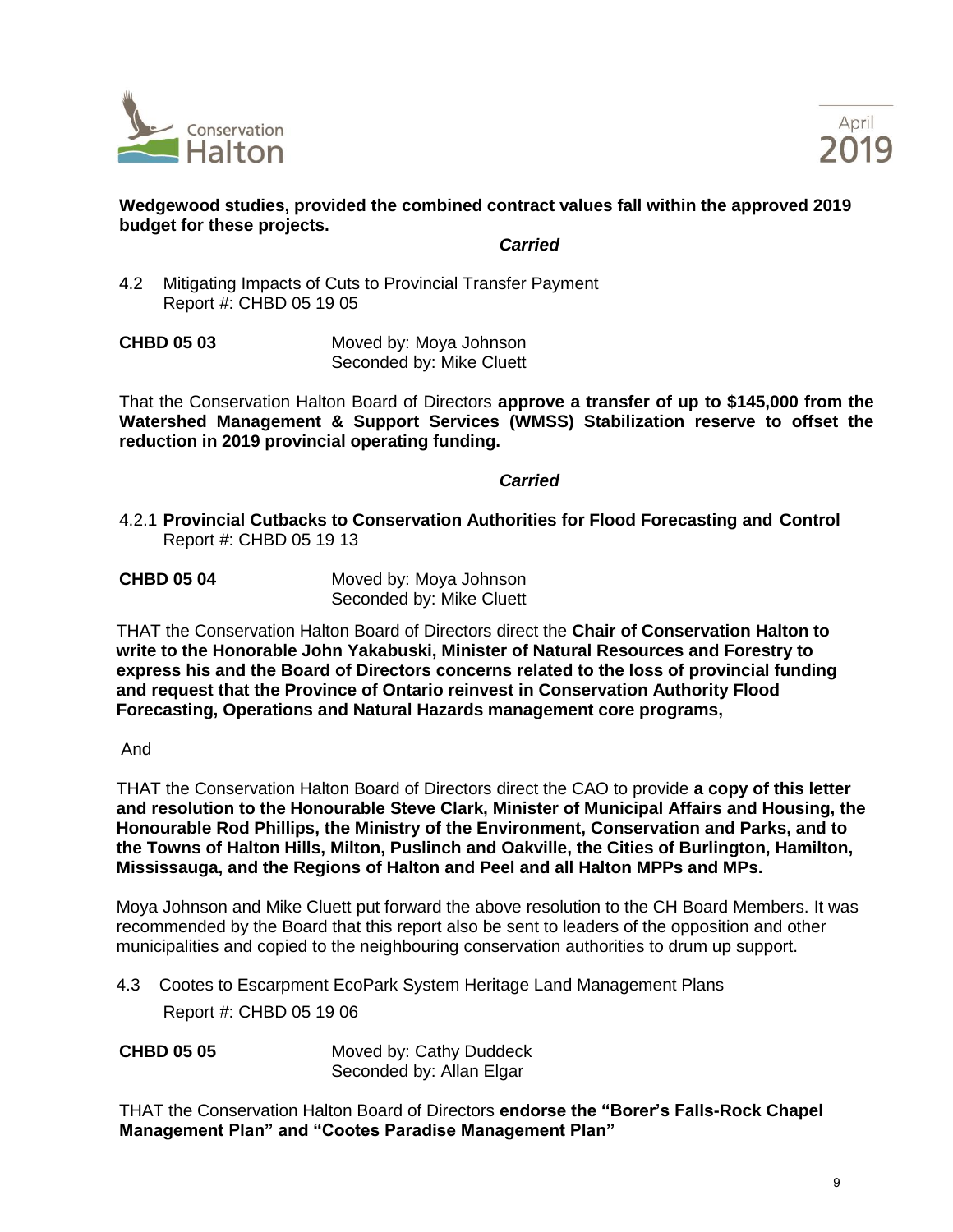



# AND FURTHER THAT **Conservation Halton staff be directed to work with the Cootes to Escarpment EcoPark System partners to implement the objectives of these plans.**

#### *Carried*

4.4 Recommendation from the F&A Committee to the CH BOD to approve the Financial Audited Statements for 2018 Report #: CHBD 05 19 07

**CHBD 05 06** Moved by: Rob Burton Seconded by: Zeeshan Hamid

THAT the Finance & Audit Committee **recommend to the Conservation Halton Board of Directors the attached audited financial statements for the year ended December 31, 2018 be approved**.

That the Board of Directors of Conservation Halton **approve the attached audited financial statements for the year ended December 31, 2018 as recommended by the Finance & Audit Committee at their meeting on April 11, 2019.** 

*Carried*

- 4.5 Meeting Provincial Priorities for Reducing Regulatory Burdens Report #: CHBD 05 19 08 **(AMENDED).**
- 

**CHBD 05 07** Moved by: Marianne Meed Ward Seconded by: Rob Burton

THAT the Board of Directors **endorse the three key solutions developed by the Conservation Ontario working group to improve client service and accountability; increase speed of approvals; and, reduce the regulatory burden;** 

And

THAT the Board of Directors **direct staff to continue to work with Conservation Ontario and clients to identify areas for additional improvements;**

And

THAT the Board of Directors **direct Conservation Halton staff to circulate this amended report and Board resolutions to Conservation Halton's area municipalities, neighbouring conservation authorities, and Conservation Ontario for information purposes.**

#### *Carried*

4.6 Proposed Amendments to the Conservation Authorities Act and Regulations for Development Permits Report #: CHBD 05 19 11 **(AMENDED)**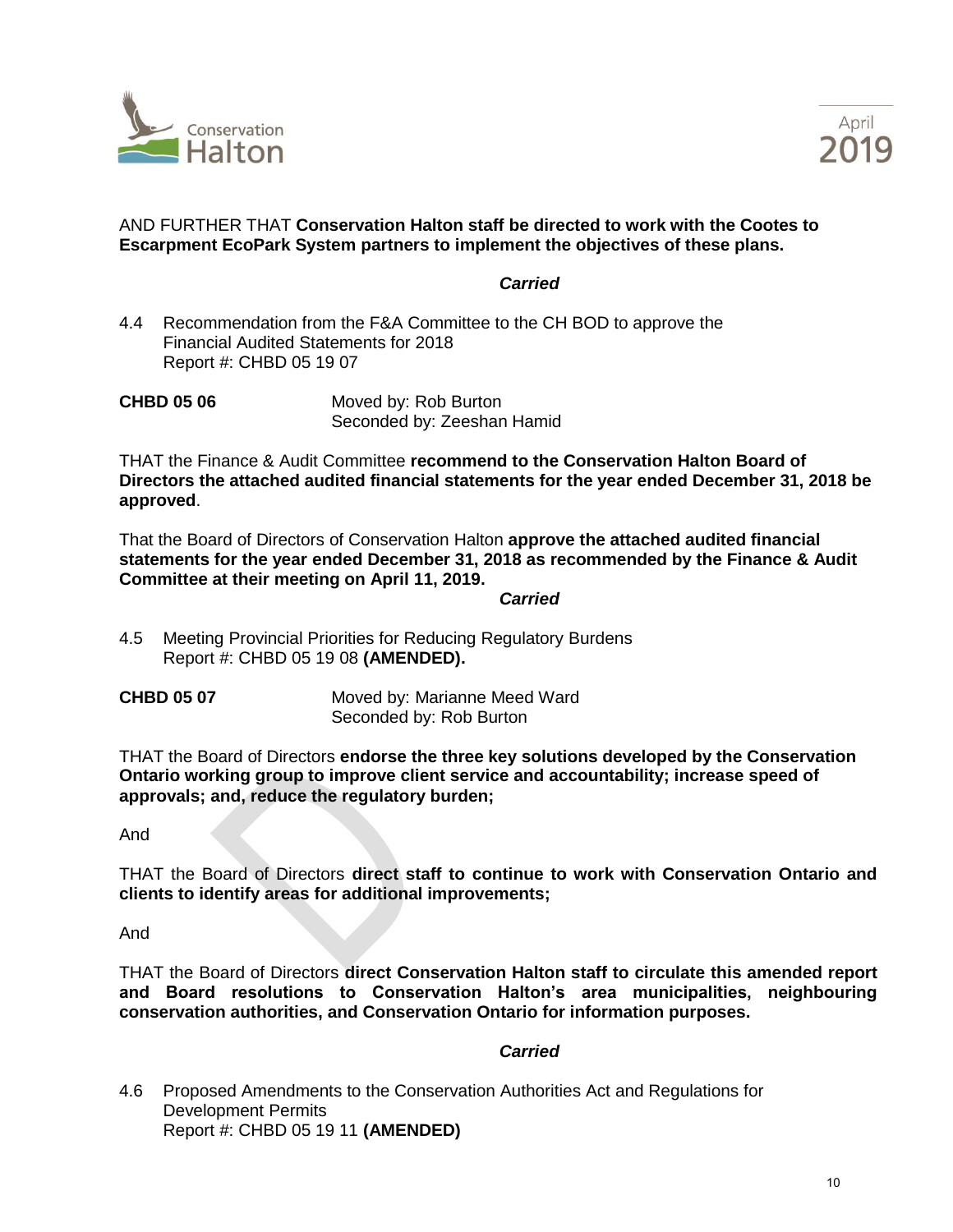



**CHBD 05 08** Moved by: Cathy Duddeck Seconded by: Rob Burton

THAT the Conservation Halton Board of Directors **receive for information the report entitled "Proposed Amendments to the** *Conservation Authorities Act* **and Regulations for Development Permits"**;

And

THAT the Conservation Halton Board of Directors **direct Conservation Halton staff to amend Report No. 05 19 11 to include additional comments outlining opportunities for Conservation Authorities to assist the Province in streamlining approvals;**

And

THAT the Conservation Halton Board of Directors **direct Conservation Halton staff to revise the draft letters to the Ministry of the Environment, Conservation and Parks and the Ministry of Natural Resources and Forestry respectively, as Conservation Halton's formal responses to the Province on the proposed changes to the Conservation Authorities Act (ERO number 013-5018 "Modernizing CA operations – CA Act" and ERO number 013-4992 "Focusing CA development permits on the protection of people and property") in accordance with the changes to Report No. 05 19 11;**

And

THAT the Conservation Halton Board of Directors **direct Conservation Halton staff to circulate this report and Board resolution (s) to Conservation Halton's area municipalities, neighbouring conservation authorities and Conservation Ontario for information purposes**.

*Carried*

**5. In Camera**

**CHBD 05 09** Moved By: Jean Williams Seconded By: Marianne Meed Ward

That the Conservation Board of Directors **convene In Camera**

*Carried*

- 5.1 Legal Matter Report #: CHBD 05 19 08
- 5.2 Legal Matter Report #: CHBD 05 19 09

**CHBD 05 10** Moved By: Jean Williams Seconded By: Marianne Meed Ward